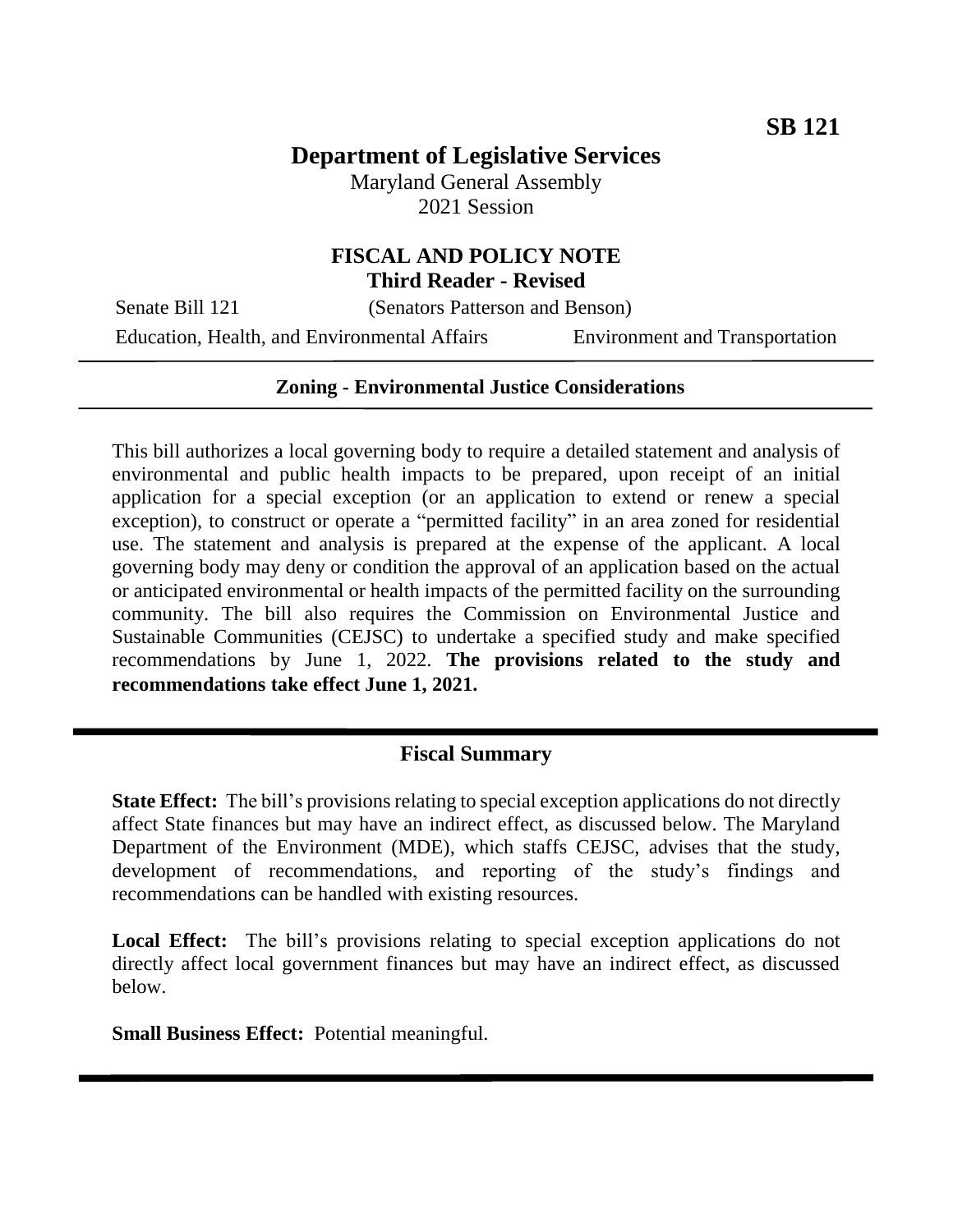## **Analysis**

**Bill Summary:** "Permitted facility" means a facility for which any of the following environmental permits is required: (1) an air quality permit to construct or permit to operate issued under Title 2, Subtitle 4 of the Environment Article; (2) a refuse disposal permit issued under § 9-204 of the Environment Article; or (3) a controlled hazardous substance facility permit issued under § 7-232 of the Environment Article.

### *Detailed Statement and Analysis of Environmental and Public Health Impacts*

Upon receipt of an initial application for a special exception to construct or operate a permitted facility in an area zoned for residential use, or an application to extend or renew such a special exception, a local governing body may require the preparation, at the expense of the applicant, of a detailed statement and analysis of the environmental and public health impacts of the permitted facility on the surrounding community. A local governing body may deny or condition the approval of an application based on the actual or anticipated environmental or health impacts of the permitted facility on the surrounding community.

### *Study and Recommendations*

CEJSC must study and make recommendations regarding strategies for increasing State support of local governments and communities in addressing environmental justice concerns. The commission must report its findings and recommendations to the Governor and the General Assembly by June 1, 2022. CEJSC's report must include specific recommendations regarding (1) regulatory, policy, and legislative changes necessary to authorize MDE to address environmental justice concerns in collaboration with local governments and communities and (2) options and strategies, including the identification of model ordinances, for incorporating environmental justice considerations into local land use and zoning decisions.

## **Current Law:**

## *Definition of "Special Exception"*

Under Division I of the Land Use Article of the Maryland Code (to which the bill's provisions regarding special exception applications are added), "special exception" means a grant of a specific use that:

- would not be appropriate generally or without restriction; and
- must be based on a finding that (1) the requirements of the zoning law governing the special exception on the subject property are satisfied and (2) the use on the subject property is consistent with the jurisdiction's land use, transportation, and

SB 121/ Page 2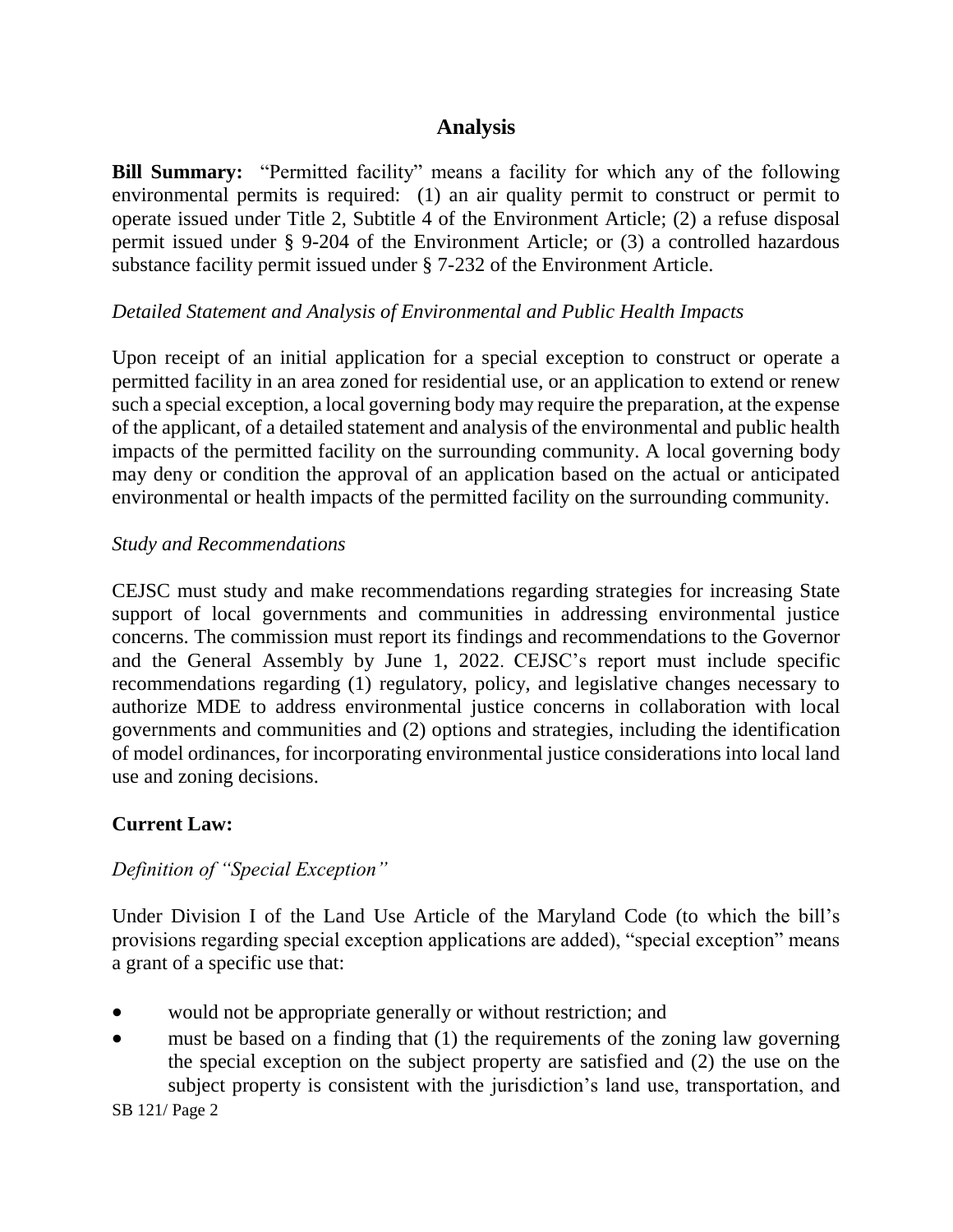community facilities policies/plans and is compatible with the existing neighborhood.

### *Air Quality Permits to Construct and Permits to Operate*

Title 2, Subtitle 4 of the Environment Article authorizes MDE to adopt regulations that require a person to obtain a permit or registration before the construction, modification, operation, or use of a source that may cause or control emissions into the air. MDE regulations define the types of sources that are subject to the permit requirements. MDE advises that various facilities can be subject to the requirements, ranging from industrial facilities to hospital, academic, and government facilities. Title 2, Subtitle 4 includes a requirement applicable to specified permits to construct a new source or significantly modify (or replace components of) an existing permitted source that documentation be submitted, which demonstrates compliance with all applicable local zoning and land use requirements.

#### *Refuse Disposal Permits*

Under § 9-204 of the Environment Article, a person must obtain a refuse disposal permit from MDE before installing, materially altering, or materially extending a refuse disposal system, which includes an incinerator, a transfer station, a landfill, a solid waste processing facility, and any other solid waste acceptance facility. MDE may not issue a permit to install, materially alter, or materially extend a refuse disposal system until, among other things, the county has completed its review of the proposed system and has provided to MDE a written statement that the refuse disposal system meets all applicable county zoning and land use requirements and conforms with the county solid waste plan.

#### *Controlled Hazardous Substance Facility Permits*

Section 7-232 of the Environment Article requires a person to hold a controlled hazardous substance facility permit before the person may own, establish, operate, or maintain a controlled hazardous substance facility in the State. "Controlled hazardous substance" means (1) any hazardous substance MDE identifies as a controlled hazardous substance or (2) low-level nuclear waste. "Controlled hazardous substance facility" means a disposal structure, system, or geographic area, designated by MDE for treatment, storage related to treatment or disposal, or disposal of controlled hazardous substances.

**State/Local Fiscal Effect:** The bill's provisions relating to special exception applications do not directly affect State finances (since they apply to a local governing body) or local government finances (since the statements and analyses that local governments are authorized to require are prepared at the expense of the applicant). However, to the extent that statements and analyses prepared pursuant to the bill and/or the bill's authorization for